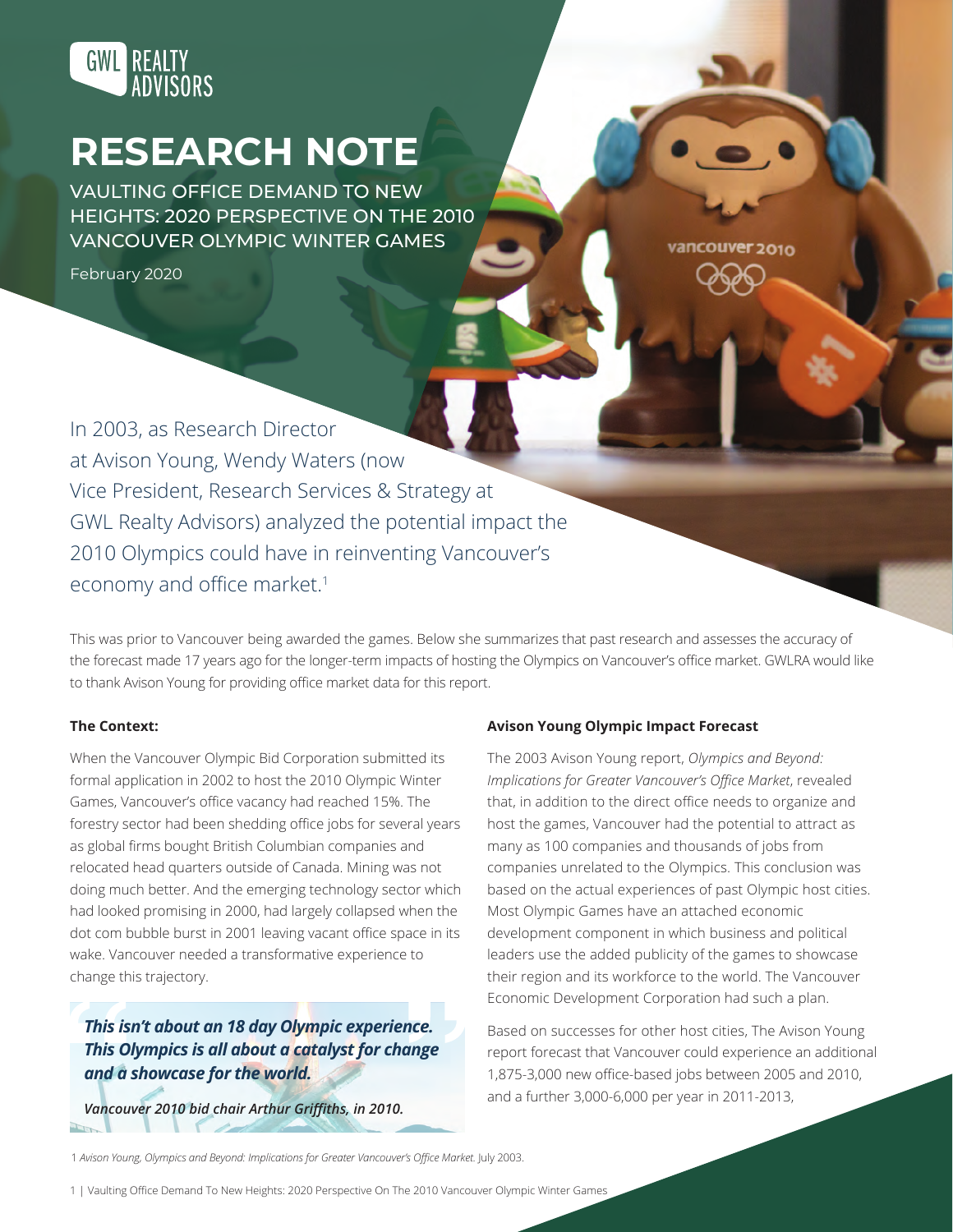the years following the games. This would amount to between 2.4 Million and 4.7 million square feet of office demand, at the prevailing average ratio of office space to employee of 225 square feet (which has since declined substantially to approximately 175 square feet). This would be beyond organic growth that may have been possible without the Games.



| <b>Forecast:</b>                              | <b>Office</b><br><b>lobs</b><br>Low | <b>Office</b><br><b>lobs</b><br><b>High</b> | <b>Demand</b><br>Low '@225<br>sf pp | <b>Demand</b><br><b>High'@225</b><br>sf pp |
|-----------------------------------------------|-------------------------------------|---------------------------------------------|-------------------------------------|--------------------------------------------|
| 2005-2010<br>hosting related                  | 3,800                               | 4,300                                       | 510,000                             | 900,000                                    |
| 2005-2010*<br>not directly<br>tied to hosting | 1,875                               | 3,000                                       | 422,000                             | 675,000                                    |
| 2011-2013                                     | 10,000                              | 16,500                                      | 2,250,000                           | 3,750,000                                  |
| <b>Totals</b>                                 | 11,875                              | 19,500                                      | 2,700,000                           | 4,425,000                                  |

## **Estimating the Actual Olympic Impact in Vancouver**

The Vancouver region has experienced strong employment growth since 2010. The metropolitan area has matched or outpaced the growth of many other global gateway centres including Sydney, Toronto, Seattle, San Francisco, New York, and Boston. (See figure 4). While some of this growth would have happened without the Games, there is a compelling case that hosting the Olympics indeed catalyzed employment expansion, attracting many new employers and allowing local companies—such as Lululemon, Electronic Arts and Hootsuite as well as condominium and other real estate specialists—a bigger stage onto which they could showcase their products or services, and export them to the world.

## **The forecast vs actual absorption – To 2010**

| 2005-2008 | 4,014,496  | 1,575,000 |
|-----------|------------|-----------|
| 2009      | -1,034,999 |           |

Demand directly and indirectly related to hosting the Olympics prior to 2010 was underestimated (and the author takes responsibility for this). The engineering and construction employment to build or upgrade infrastructure generated significant demand. Projects including the Canada Line, the Sea-to-Sky Highway upgrade, and constructing new, or renovating existing, ice rinks and other sports facilities supported both direct jobs and indirect employment (such as legal and accounting work).

When the financial crisis hit in 2008-2009, much of the infrastructure work was winding down and project offices closed. This contributed to the negative absorption in that year, as did layoffs more directly tied to the financial crisis.



From 2000 to 2004, Vancouver's annual office absorption averaged 100,000 square feet. From 2005-2008 the annual average was over 1,000,000 square feet. This suggests that hosting the Olympics accelerated office demand prior to the games. While some of this absorption boost was connected directly to hosting the games, other growth was from companies entering or expanding in the market in response to the enhanced profile Vancouver received in these years leading up to the games.<sup>2</sup> A natural recovery from the 2000-2001 dot com bust also likely played a role.

## **The year 2010**

As documented in the 2003 Avison Young report, all host cities experience an "Olympic Hangover." This phenomenon happens in the months following the games when the staff (and their families) who moved to the city to help stage or broadcast the games depart for the next one. In 2010 this was approximately 2000 people. This departure also caused a decline in sales for businesses who sold goods or services to the organizers. For Vancouver and BC, the global financial crisis and lower demand for natural resources such as lumber added to the drag on growth after the games ended in March 2010.

2 For example, see *Vancouver as a City Region in the Global Economy: A paper by the Vancouver Economic Development Commission for the Business Council of BC's "Outlook 2020" project*, March 2010. Esp. pp. 10, 33.



2 | Vaulting Office Demand To New Heights: 2020 Perspective On The 2010 Vancouver Olympic Winter Games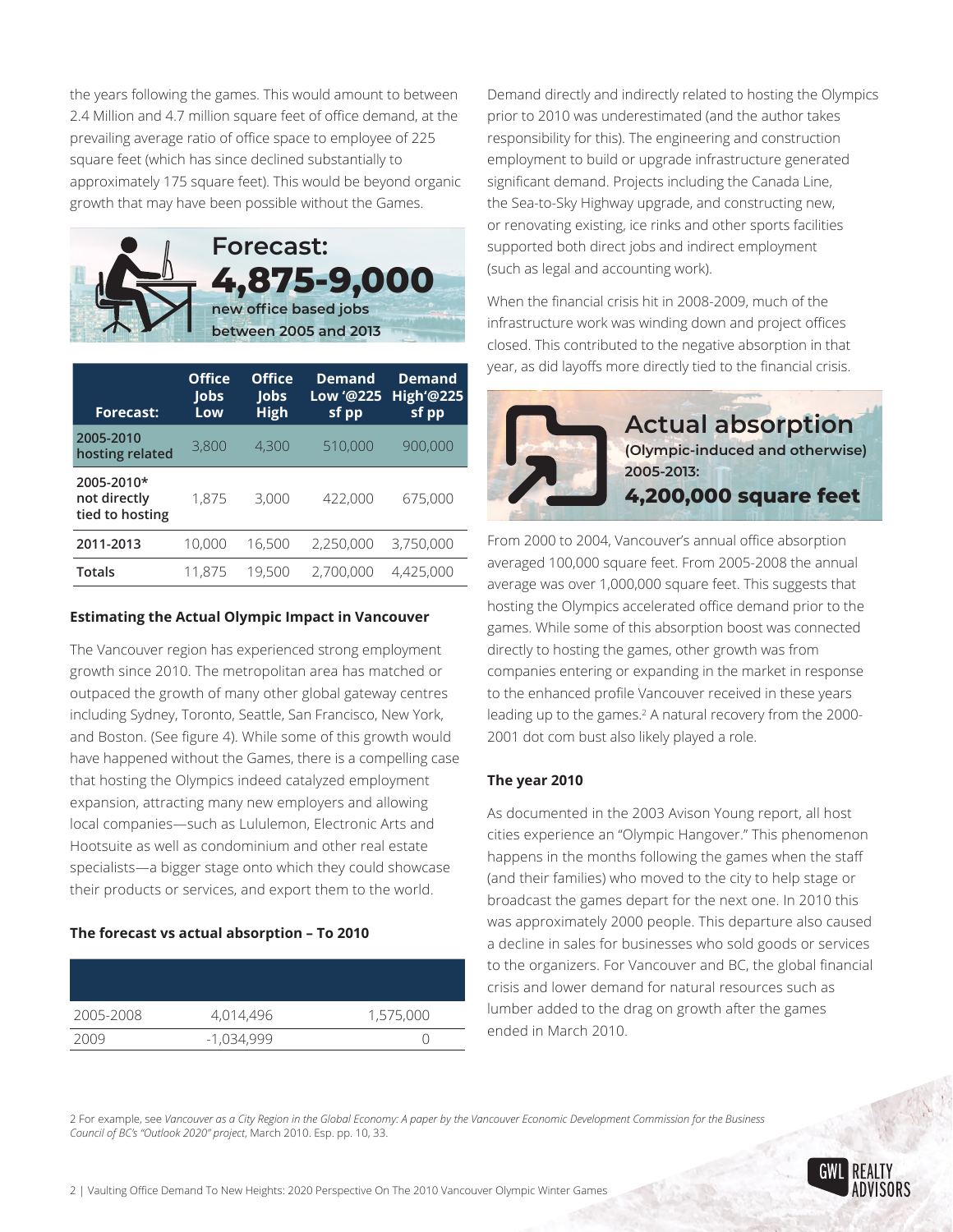## **Professional, Scientific Technical Employment for Vancouver CMA**



## **Beyond 2010**

For 2010-2012, total absorption was 1,419,000 square feet or nearly 500,000 square feet per year. This was well above the average prior to Vancouver being awarded the games of 100,000 square feet. And all of this was in spite of the global financial crisis and Olympic Hangover.

The Global Financial Crisis hit US firms particularly hard and resulted in many American companies' expansion plans being postponed. Because of the slowed global economy in 2011- 2012, a portion of the additional 1.4 M s.f. of office absorption in Metro Vancouver from 2013 to 2015 could also be considered part of the Olympic-generated growth spurt.

Therefore, from a total absorption from 2010-2015 of 2.9 Million square feet, if we subtract 500,000 square feet (or 100,000 square feet per year, the pre-Olympic average), this leaves 2.4 million square feet of absorption that could be attributed—at least partially--to hosting the Olympics and the showcasing of Vancouver as a great place to live, work and have a branch business operation.

Because office vacancy was low during this time (see figure 2), it is also possible that some companies who would have opened operations in Vancouver, did not do so; the office space they needed was not available. We also know that some office tenants absorbed space not in office buildings—instead ending up in the mezzanines of residential towers or in old or flex industrial space. This absorption was not tracked by Avison Young nor the other brokerage houses, yet it still represented a further growth in employment and demand for office space in the region. For example, Figure 1 shows the sharp growth in professional, scientific, and technical employment post 2010—a key office-using sector. This includes many technology sector jobs, engineering roles, as well as legal, accounting and consulting.

#### **Metro Vancouver Office Vacancy Rates**

*Data: Avison Young*



#### **Forecast vs actual absorption to 2015:**

|                                                                 | <b>Actual</b> | <b>Forecast post-Olympic</b><br>absorption based<br>on 175 s.f.p.p. |  |
|-----------------------------------------------------------------|---------------|---------------------------------------------------------------------|--|
| 2010-2012                                                       | 1,419,071     | 1,750,000 -<br>2,900,000                                            |  |
| 2013-2015                                                       | 1,444,045     |                                                                     |  |
| <b>Total</b>                                                    | 2,900,000     |                                                                     |  |
| Excluding typical<br>absorption 100,000 s.f.<br>p.a. X 5 years: | 2,400,000     |                                                                     |  |

#### **Forecast Assessed**

Because the global financial crisis of 2009-2011 delayed corporate expansion around the world, it is especially challenging to separate employment generated by Olympicrelated exposure from that which may have occurred anyway. The evidence nevertheless suggests the Olympics had a strong impact. The forecast from 2003 proved reasonably accurate, especially if we switch the square-foot-per job-ratio from 225 square feet (typical in 2002) to 175 square feet (more typical by 2015). At that lower ratio, the forecast would have been 1,750,000-2,900,000 square feet of absorption. And indeed, it appears the Olympic impact could have been as much as 2,400,000 square feet.

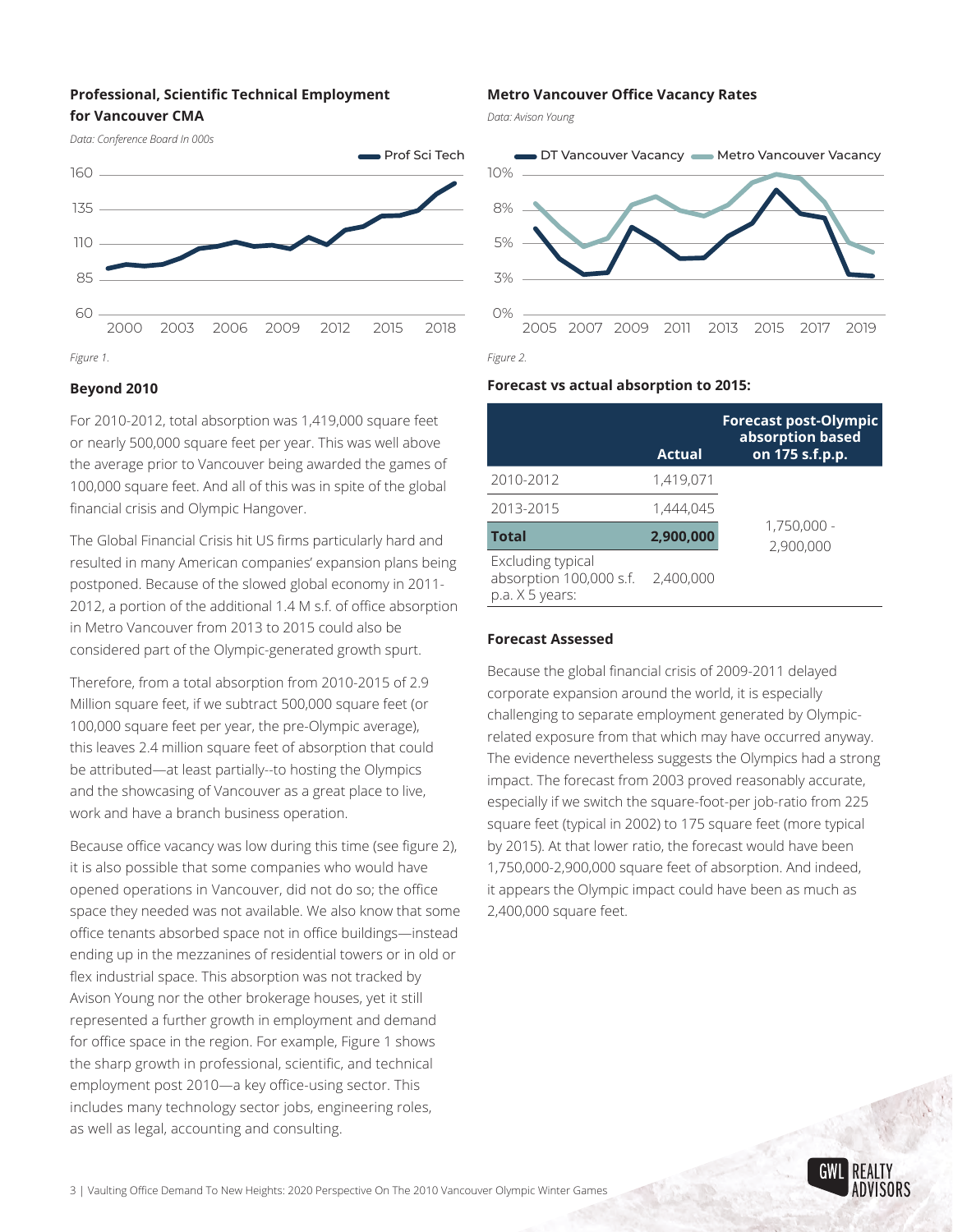## **Comparing Vancouver to other global cities**

The Olympics helped solidify Vancouver's place in the minds of many political and business leaders as a global city. When real estate investors and corporate leaders talk about the Global Gateway Cities and technology centres Vancouver is usually among them—despite being much smaller than the other locales usually on these lists (San Francisco, Seattle, New York, Sydney, London or Toronto), and having fewer major head offices.<sup>3</sup>

These and other cities with quality technology clusters have seen strong employment gains over the past decade, and especially the past few years. See Figures 3 and 4.

Among global gateway cities outside of China, Vancouver has kept pace in terms of employment growth since 2010. See Figure 3. Since 2015, Vancouver has outpaced the others. How much can be attributed to the Olympic Games is impossible to measure. Yet evidence above suggests the Olympics were a key catalyst in remaking Vancouver into a knowledge-economy, gateway city.



## **Employment Growth, Selected Gateway Cities.**

*Data: Statistics Canada, National Bureau of Economic Research, Eurostat, Australian Bureau of Statistics*

## **Downtown Office Leasing Activity by Tenant Type, 2009-2019. In Percent.**



*Figure 4 - Office Leasing by Tenant Type. \*Assorted includes public and non-profit sectors, management consulting, advertising, health, consumer goods manufacturing, tourism related.* 

3 See www.wsp-futurecities.com/#rankings for 2018 Global Gateway City rankings in which Vancouver is 5th. Also see CBRE, *Global Gateway Cities November 2016.*



4 | Vaulting Office Demand To New Heights: 2020 Perspective On The 2010 Vancouver Olympic Winter Games